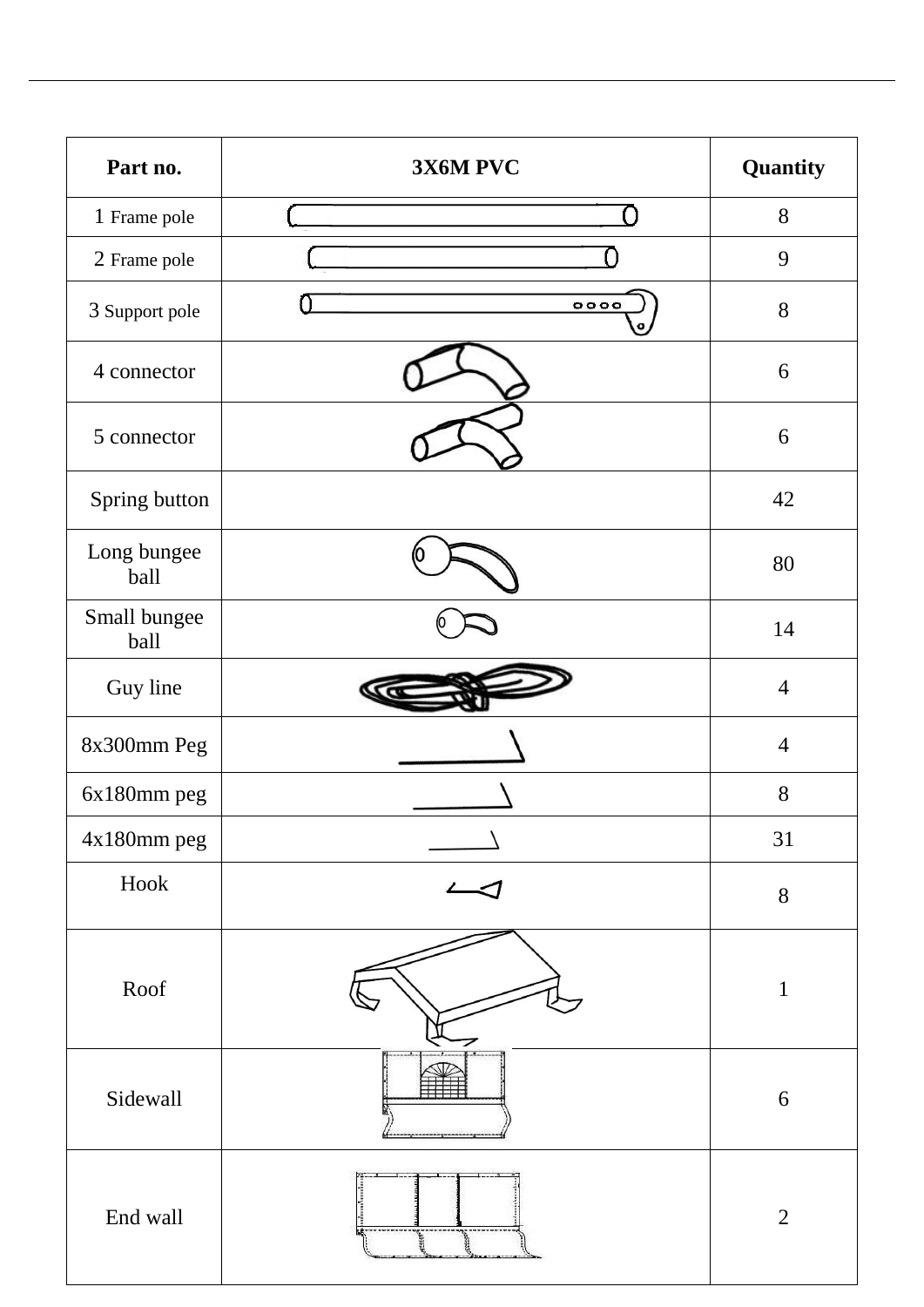## **I**

Select a flat ground for the tent, unpack the carton and check all the parts including tubes, tent and accessories… etc. are present as same as list.

Assemble the framework of rooftop by joining the portion (4.5) together with poles (1.2).

To ensure the screw fixed to every pole tightly .





**II** Attach one end of supported pole (3) to the joints (4,5)

## III

Cover the roof on the frame ,and attach it by the bungee balls properly ,take care of the tension of the bungee balls ,for if you use too many on one side of tent ,it may too tight to tie the other side of it .





**IV** Attach the another 4 supported poles (3) to the joints (4,5), built-up the framework ,use the 6x180mm peg to fix each pole into the ground and use the hook to fix the leg cover to the